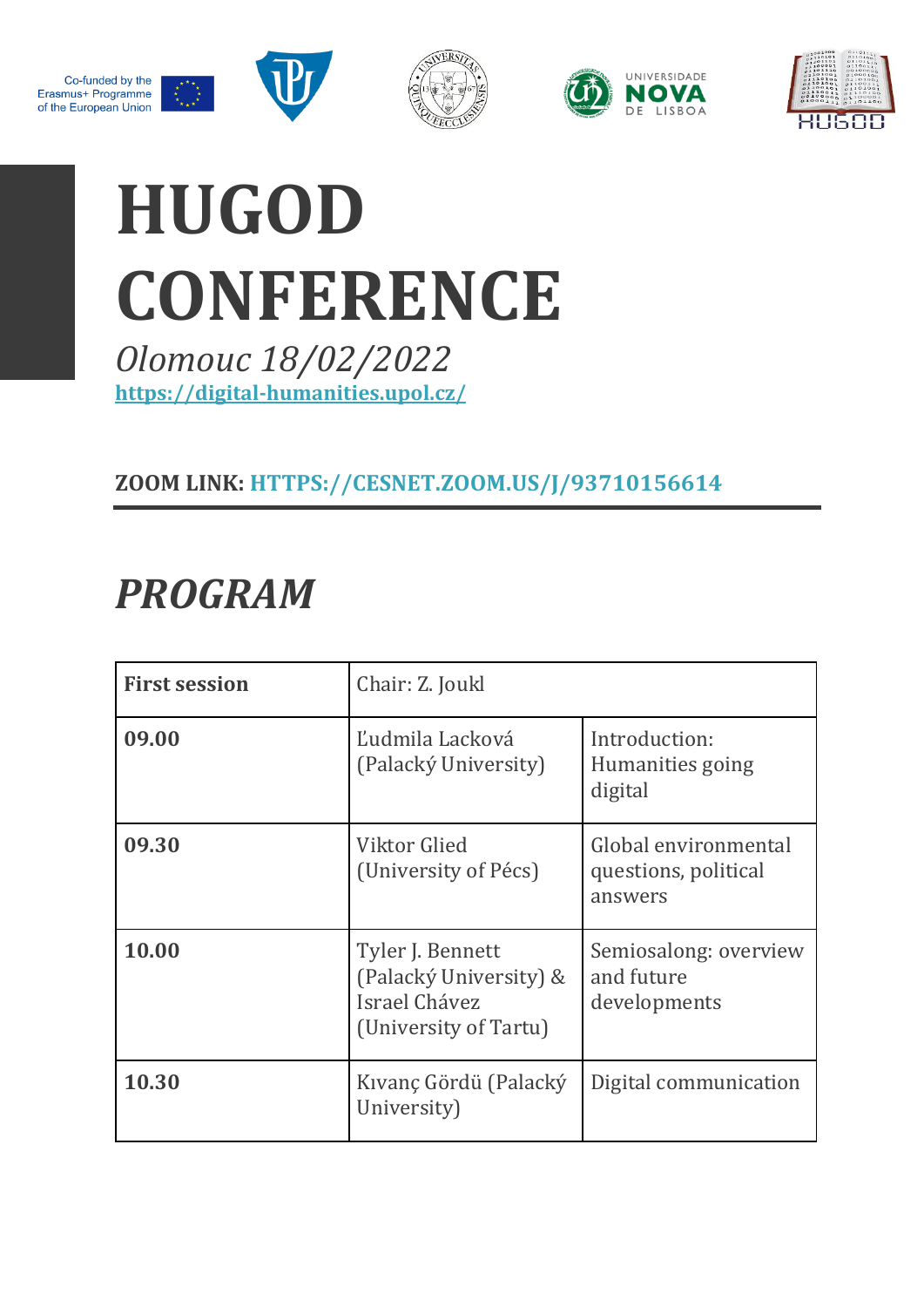| 11.00                 | Libuše Kormaníková<br>(Palacký University)                                                                                                                                                                      | Back to the caves -<br>communication<br>through images<br>nowadays         |
|-----------------------|-----------------------------------------------------------------------------------------------------------------------------------------------------------------------------------------------------------------|----------------------------------------------------------------------------|
| 11.30                 | Martina Benešová<br>(Palacký University)                                                                                                                                                                        | How to flabbergast<br>linguistics by<br>mathematics                        |
| 12.00                 | Transnational meeting round table with vice-<br>dean P. Flajšarová                                                                                                                                              |                                                                            |
| 12.30                 | Lunch break                                                                                                                                                                                                     |                                                                            |
| <b>Second session</b> | Chair: Ľ. Lacková                                                                                                                                                                                               |                                                                            |
| 14.00                 | Rute Costa (NOVA<br>University Lisbon)                                                                                                                                                                          | Terminology, a key<br>element in knowledge<br>organization                 |
| 14.30                 | Margarida Ramos<br>(NOVA University<br>Lisbon), Ana Salgado<br>(NOVA University<br>Lisbon, Academia das<br>Ciências de Lisboa),<br>Bruno Almeida (NOVA<br>University Lisbon,<br>Campus de Campolide<br>da NOVA) | Humanities going<br>digital by means of<br>Terminology and<br>Lexicography |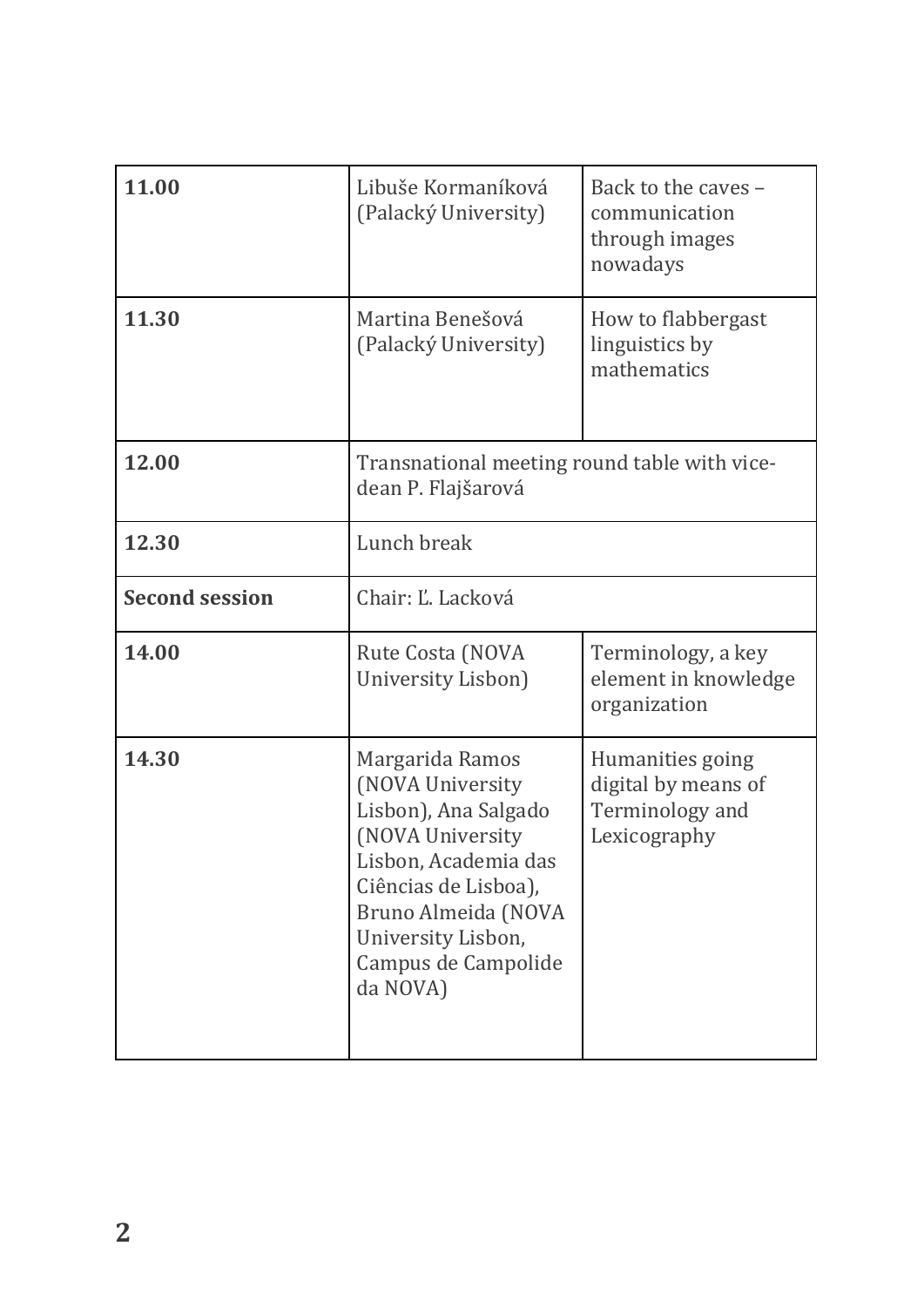| 15.00                | Raquel Amaro (NOVA<br>University Lisbon)                                                  | Corpus Linguistics and<br>data                                                                 |
|----------------------|-------------------------------------------------------------------------------------------|------------------------------------------------------------------------------------------------|
| 15.30                | Chiara Barbero (NOVA<br>University Lisbon) &<br>Rita Ochoa (University<br>Beira Interior) | Linguistic analysis of<br>Public Art domain:<br>linking domain-specific<br>and common lexicons |
| $16.00 - 16.30$      | Coffee break                                                                              |                                                                                                |
| <b>Third session</b> | Chair: L. Pivoňková                                                                       |                                                                                                |
| 16.30                | Peter Kacziba<br>(University of Pécs)                                                     | Security and peace in<br>an uncertain world                                                    |
| 17.00                | Deák Máté (University<br>of Pécs)                                                         | Security challenges of<br>the Latin American -<br>Hispanic world in the<br>21th century        |
| 17.30                | Vörös Zoltán<br>(University of Pécs)                                                      | <b>Blended solutions in</b><br>higher education                                                |
| 18.00                | Claudio Rodríguez<br>Higuera (Palacký<br>University)                                      | Conceptual tension in<br>forms of meaning                                                      |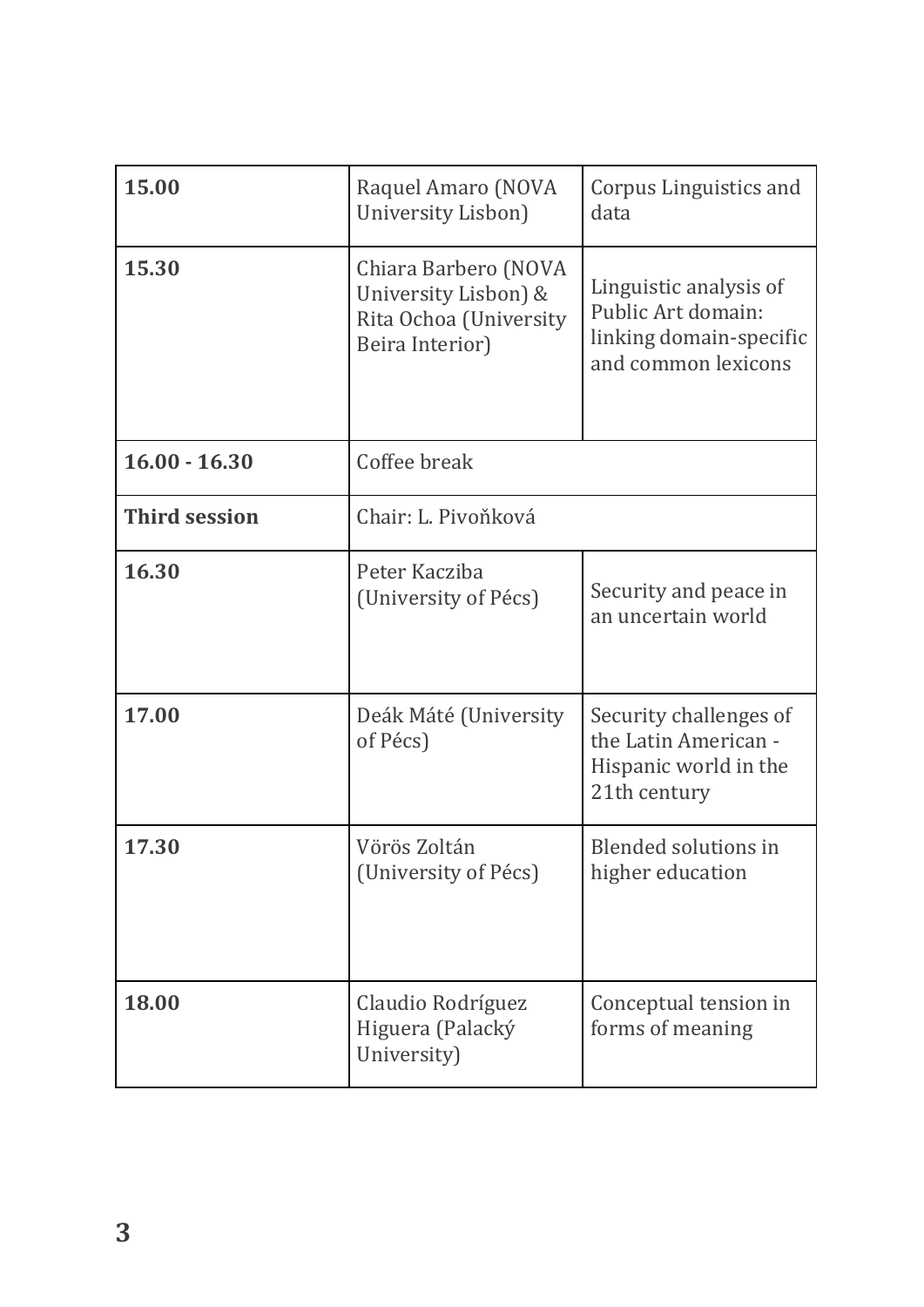# **BOOK OF ABSTRACTS**

*Ľudmila Lacková Palacký University*

# *Introduction: Humanities going digital*

The Hugod project was developed with the aim of enhancing new possibilities for online teaching. Pandemic and post-pandemic restrictions conditioned students and teachers to move from lecture rooms to the online space from one day to another. Most of us were unprepared for the digital shift. With the motivation to make teachers and students more comfortable, the three partner universities (Olomouc, Pecs, and Lisbon) proposed new strategies for genuine and authentic online teaching that would bring it closer to in-person communication. Thanks to rapid advancement in technology, we have realised that the new online constraints also bring advantages, such as the possibility for ecologically and economically sustainable international cooperations, convenient course sharing with partner universities, etc. In my talk I will present an overview of the aims and motivation of the Hugod project, partners, and our online teaching materials and outputs in-preparation.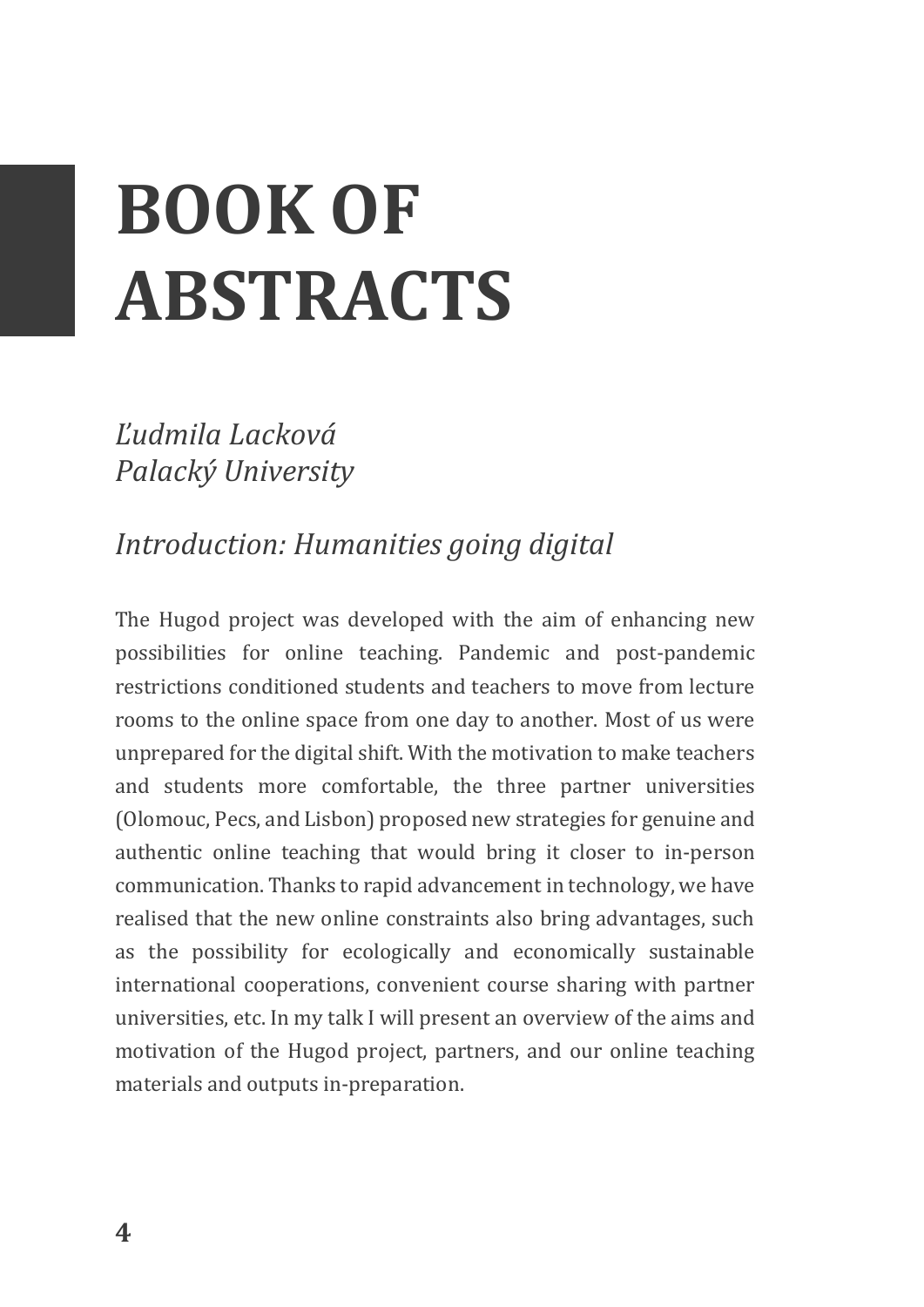# *Tyler J. Bennett & Israel Chávez Barreto Dept. of General Linguistics Dept. of Semiotics Palacký University Tartu University*

### *Semiosalong: overview and future developments*

Semiosalong is the afterhours semiotic salon. It has two aims: first, that of taking semiotics out of its academic setting and giving it to the general public; and second, to assert the social and practical commitment of semiotic research. To fulfill these aims, presenters are always asked to approach semiotics as a tool for unveiling power mechanisms, and the series are organized around a selection of topics that ranges from culture as a self-organizing system to the semiotics of mythical thinking. It is worth noting that the salon has been a constant effort of doctoral students at the Department of Semiotics of Tartu University, for more than ten years now, and it has been kept alive mainly by the enthusiasm of students both attending and presenting. The activities conducted at the salon during the pandemic had to be adapted to the new digital environments, which has prompted cooperation between the students at Tartu and the international community of semioticians, particularly with Professor Ludmila Lackova from the Department of General Linguistics at Palacký University. Thanks to this cooperation, from the second half of 2021, Semiosalong has been funded by the grant Humanities Going Digital (HUGOD) [2020-1-CZ01-KA226-HE-094363], from Palacký University Olomouc. This presentation will concentrate on (i) how Semiosalong has been incorporated into the activities of the Department of General Linguistics at Palacký University, (ii) the online output of Mythokatalysis, the most recent Semiosalong series,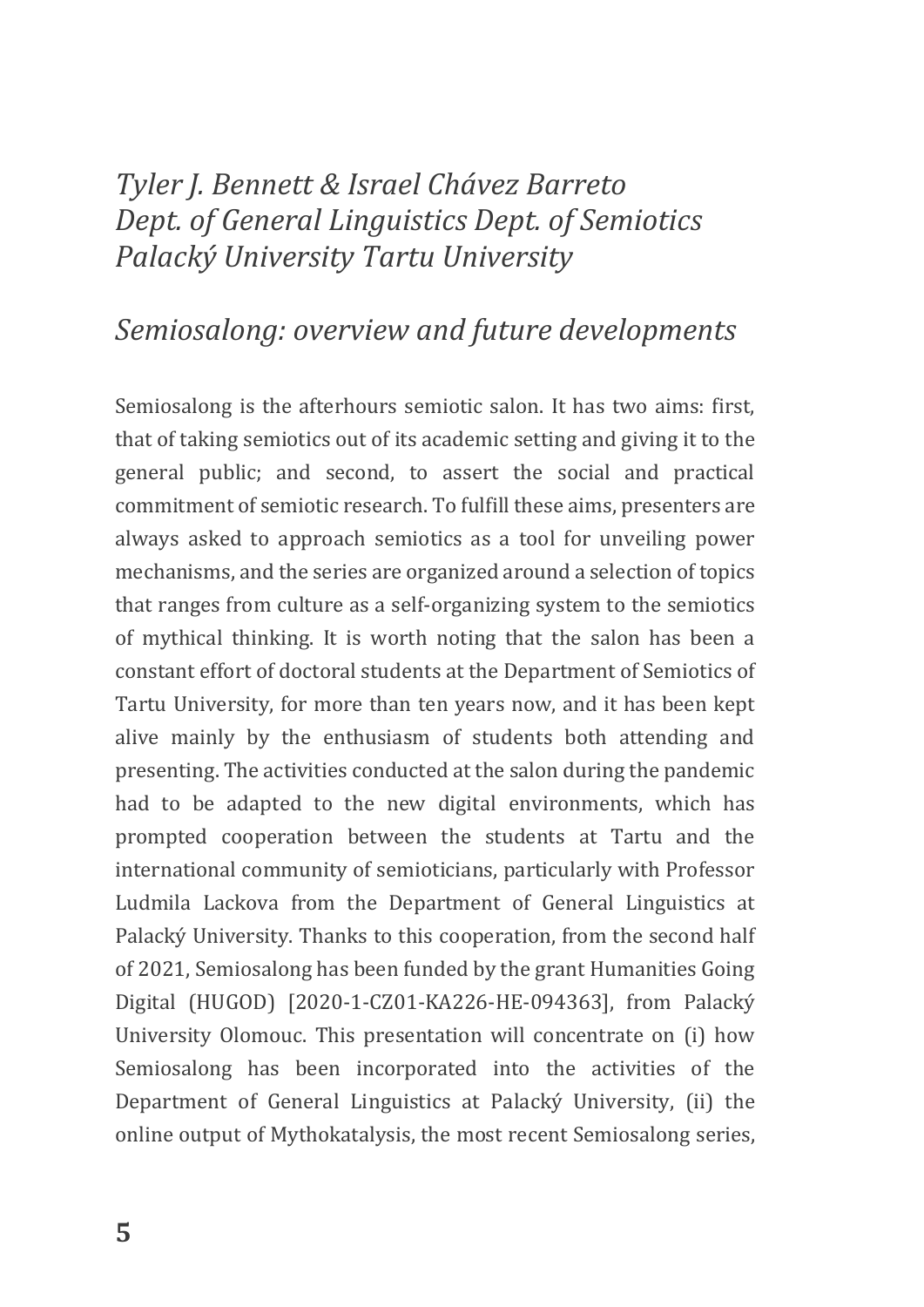and (iii) the future work to be done during the coming academic semester.

# *Kıvanç Gördü Palacký University*

# *Digital Communication*

In my talk I will briefly introduce digital communication as it has informed my studies at the Department of General Linguistics, through a paper I wrote for Dr. Lacková's course Theory of Text and Pragmatics, as well as an overview of my participation in the associated departmental and university-level projects.

*Libuše Kormaníková Palacký University*

# *Back to the caves – communication through images nowadays*

Human communication has changed a lot over the centuries, but one thing has remained the same – we use signs for every interaction. Since the beginning of semiotics, researchers have been studying the sign and approaching its definition from different perspectives. While in earlier times the focus was mainly on text or speech, with the advent of modern digital technologies, new phenomena in communication have emerged – images. To be fair, it's not a brand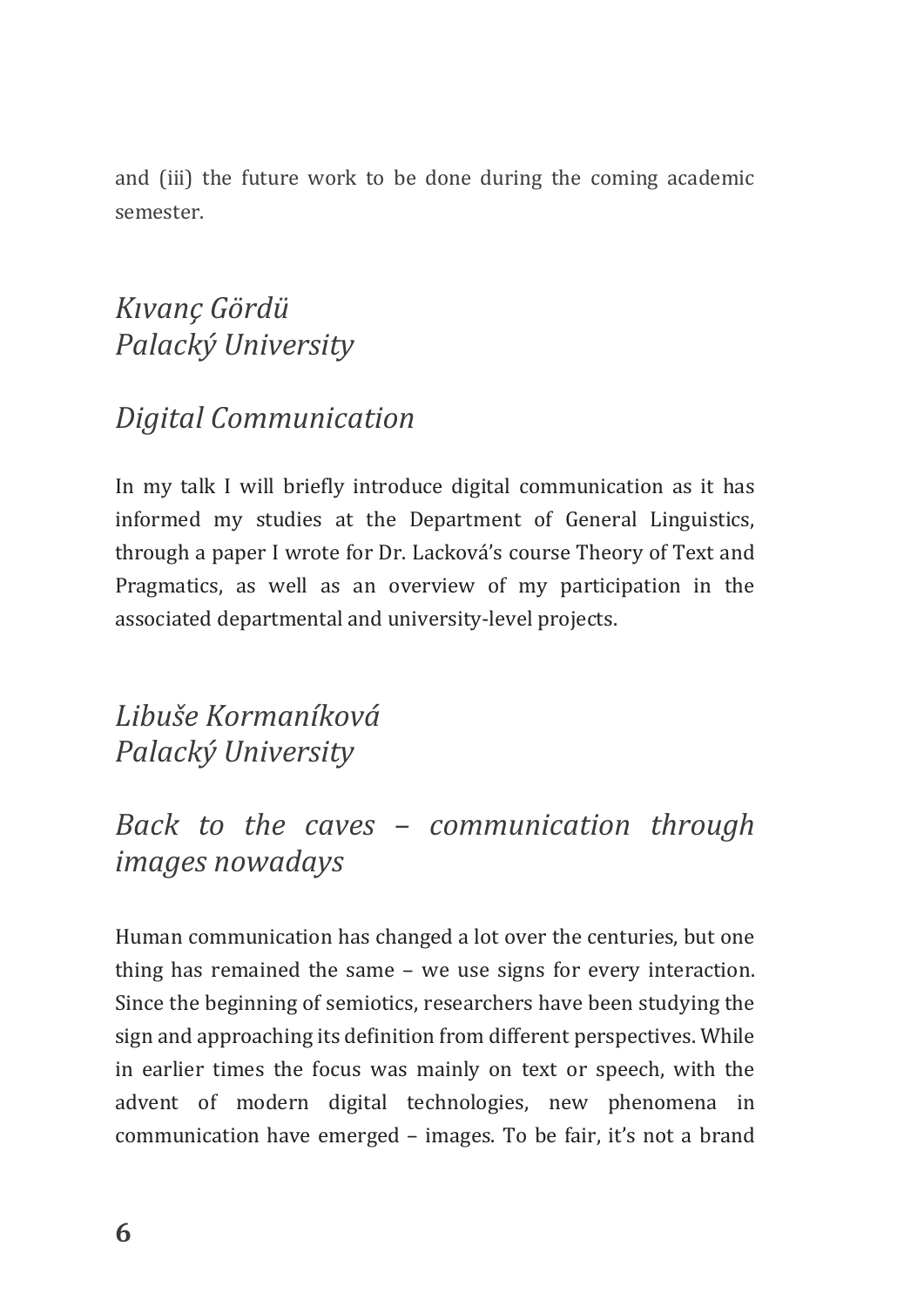new way of communication. Humankind used pictures for exchanging information since prehistory, but nowadays it surely has a different shape and maybe even purpose. We are talking about emoticons, GIFs and internet memes in all the different forms that are commonly used as part of textual communication. This type of sign is widely used throughout the world and, regardless of culture or nationality, is also similarly understood. Its forms vary, but its meaning in text messages is usually deciphered by users and used for feedback. In my presentation, I consider images in communication as visual speech acts and I focus on different forms of usage of these images, comprehending its meaning by perceivers and also in connection with text.

# *Martina Benešová Palacký University*

# *How to flabbergast linguistics by mathematics*

The presentation focuses on the asset of employing quantitative methods into linguistics. A tiny space is devoted to the evolution of embedding quantitative methods into linguistics so that one could comprehend that the heretofore mentioned is nothing new when looking back in history. To illustrate current research directions, an experiment with the sign language of the deaf is to be introduced. Quantitative instruments are used in it as touchstones for detecting whether such a communication system has the character of a fullfledged and natural language.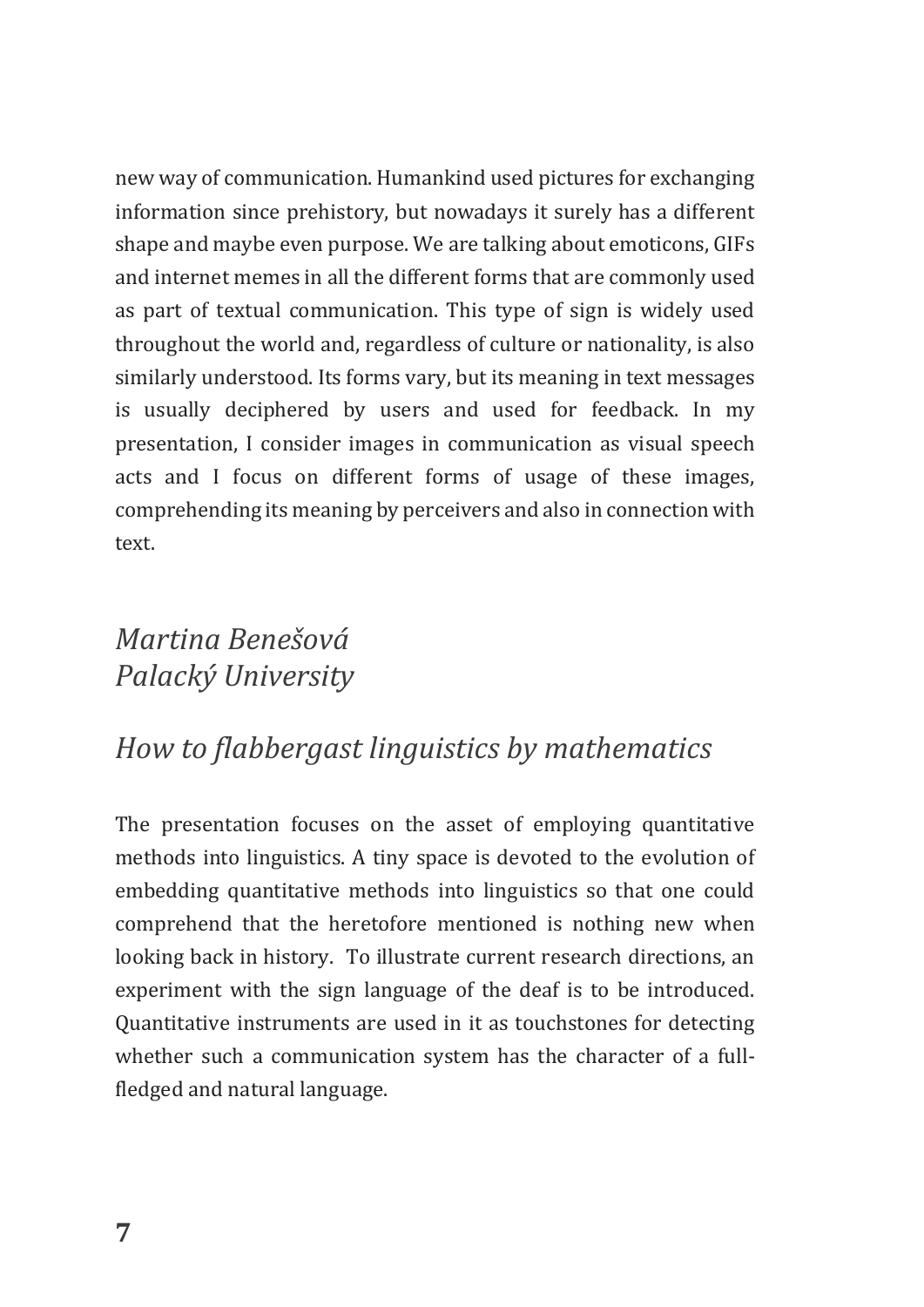# *Claudio Rodríguez Higuera Palacký University*

# *Conceptual tension in forms of meaning*

The sciences of meaning may offer a glimpse into the problems that come with reconfiguring our scientific models by way of importing methods as means of attaining knowledge. In this presentation I will focus on some senses of cultural data as constrained by the kinds of meaning that the sciences of meaning may actually want to study.

# *Rute Costa NOVA CLUNL*

### *Terminology, a key element in knowledge organization*

As a scientific area, Terminology has been consolidating its place in Language Sciences over the last few decades, playing a key role in the current digital research landscape. The advent of the Semantic Web and, more recently, of Linguistic Linked (Open) Data, has led the terminologist to new challenges and breakthroughs. This talk aims to describe, on the one hand, the theoretical and methodological reflections underpinning our research work at CLUNL and, on the other hand, some of the resulting applications, namely as regards: (i) knowledge organization, particularly the synergies resulting from the interconnection of Terminology and ontologies; (ii) the use of the right terms to designate the fundamental concepts in each one of the domains under study; (iii) the dissemination of (multilingual)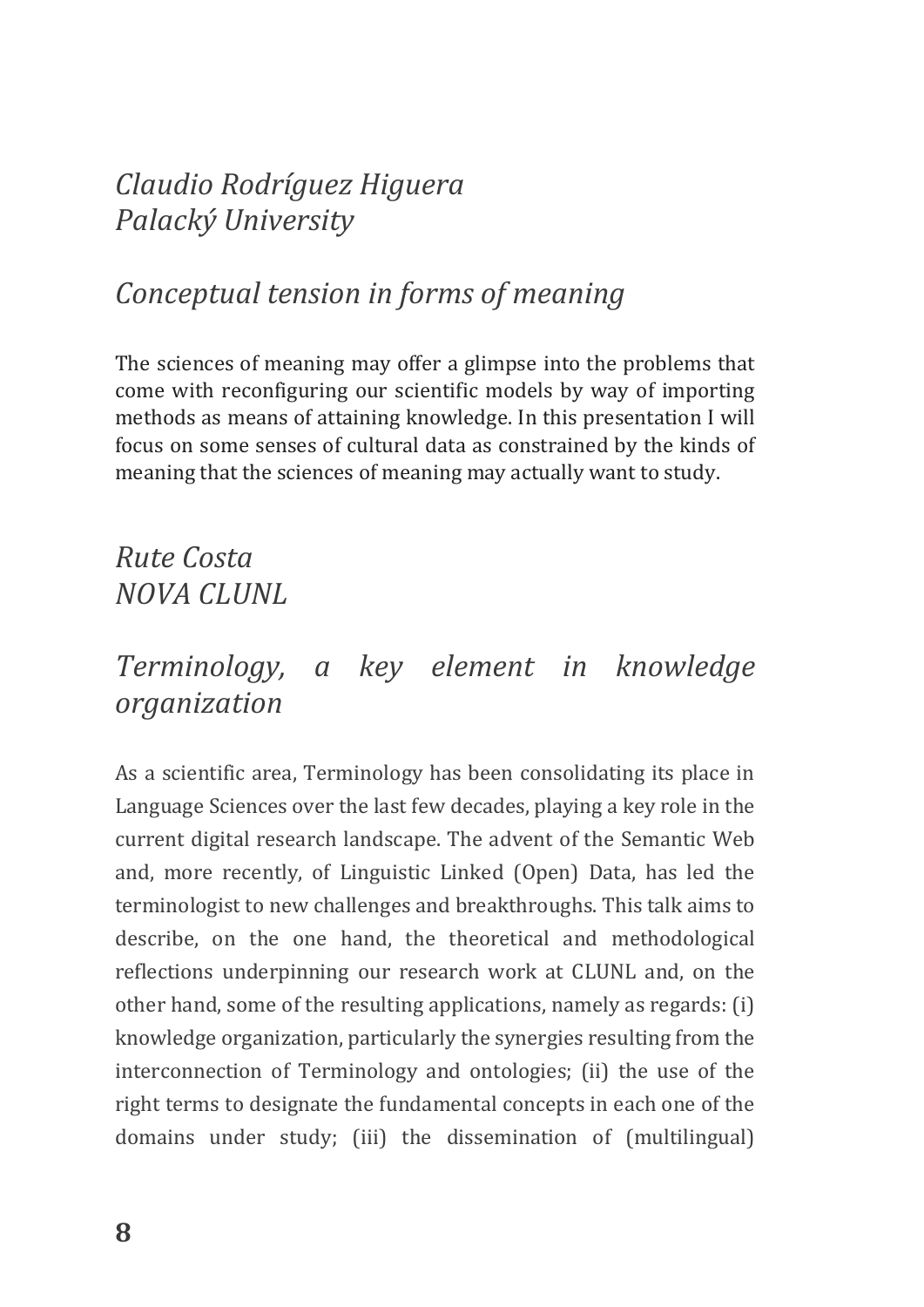specialized information to both expert and non-expert audiences; (iv) information sharing, especially in a format which can be reused by other communities, thereby fostering collaboration and avoiding the unnecessary duplication of efforts. All these questions influence the choice of the most suitable terms and/or vocabulary for the social, political and economic situation underlying a given application. Terminology's double dimension, i.e. both linguistic and conceptual, which we regard as the foundation of terminology work, will also be addressed, as well as the way standards (ISO 704:2009; ISO 1087:2019; ISO LMF:2008) help support the application of the FAIR principles (findability, accessibility, interoperability, reusability) $1$  in a research area that has become increasingly interdisciplinary.

*Margarida Ramos NOVA CLUNL*

*Ana Salgado NOVA CLUNL ACL, Academia das Ciências de Lisboa, Instituto de Lexicologia e Lexicografia da Língua Portuguesa*

*Bruno Almeida NOVA CLUNL*

*Humanities going digital by means of Terminology and Lexicography*

 $\overline{a}$ 

<sup>1</sup> https://www.ncbi.nlm.nih.gov/pmc/articles/PMC4792175/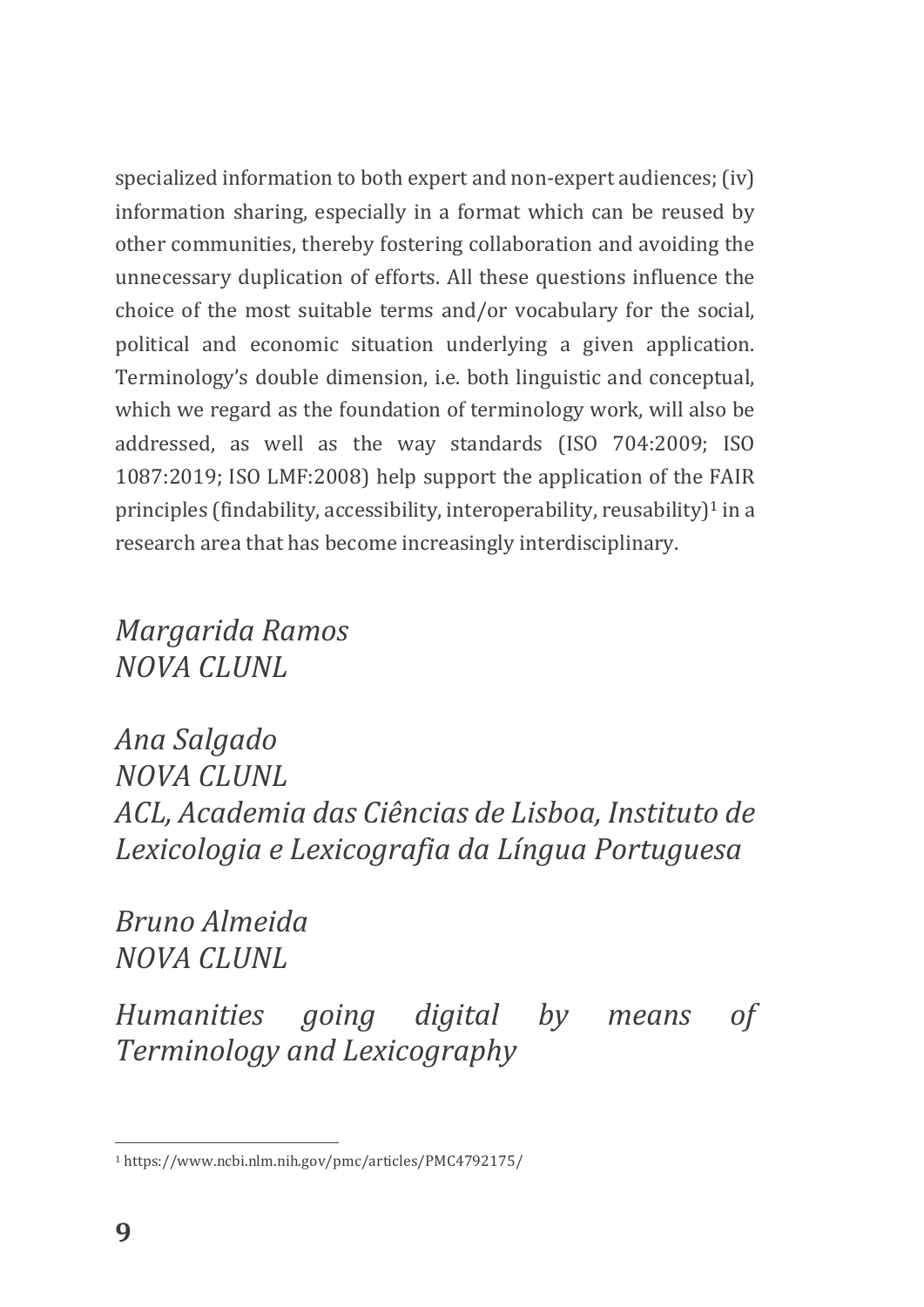Digital humanities are characterised by associating the field of traditional humanities with computational methods, encompassing computation for the humanities, computational linguistics (Hockey 2004; Gold & Klein 2015) and ontologies, among others. Within digital humanities, we can find lexicography and its products, that is, lexicographic reference works. Dictionaries must be converted into digital resources to enable information retrieval from the Web. The research undertaken in our research group is at the intersection of different theoretical and methodological approaches, namely from the perspectives of Lexicography and Terminology, Corpus Linguistics, Computational Linguistics, Semantic Web, Linguistic Linked Open Data (LLOD). In this talk, we will present theoretical and experimental results in the MORDigital project, the Digital Edition of the Vocabulário Ortográfico da Língua Portuguesa (VOLP-1940), and the lexicographic and ontological resources (OntoCork, OntoAndalus, OntoDomLabMEd). We will focus on issues related to structuring dictionaries, domain labelling, Ontologies Data modelling (Costa et al., 2021; Almeida & Costa, 2021; Ramos, 2020) and encoding (e.g. TEI Lex-0; Ontolex-Lemon; SKOS). References Almeida, B., Costa, R. (2021). OntoAndalus: An ontology of Islamic artefacts for terminological purposes. Semantic Web Journal, 12(2), pp.295-311. ISSN 1570-0844 (P); ISSN 2210-4968 (E). DOI: [https://doi.org/10.3233/SW-200387.](https://doi.org/10.3233/SW-200387)

<https://github.com/brunoalmeida81/OntoAndalus> Costa, R., Carvalho, S., Salgado, A., Simões, A., Tasovac, T. (2021). Ontologie des labels de domaines appliquée aux dictionnaires de langue générale. In La lexicographie en tant que méthodologie de recherche en linguistique. Langue(s) et Parole – Revue de Philologie Française et Romane 5. https://github.com/sarampcarvalho/OntoDomLab-Med Gold, K. M., Klein L. F. (eds.) 2015. Debates in the Digital Humanities.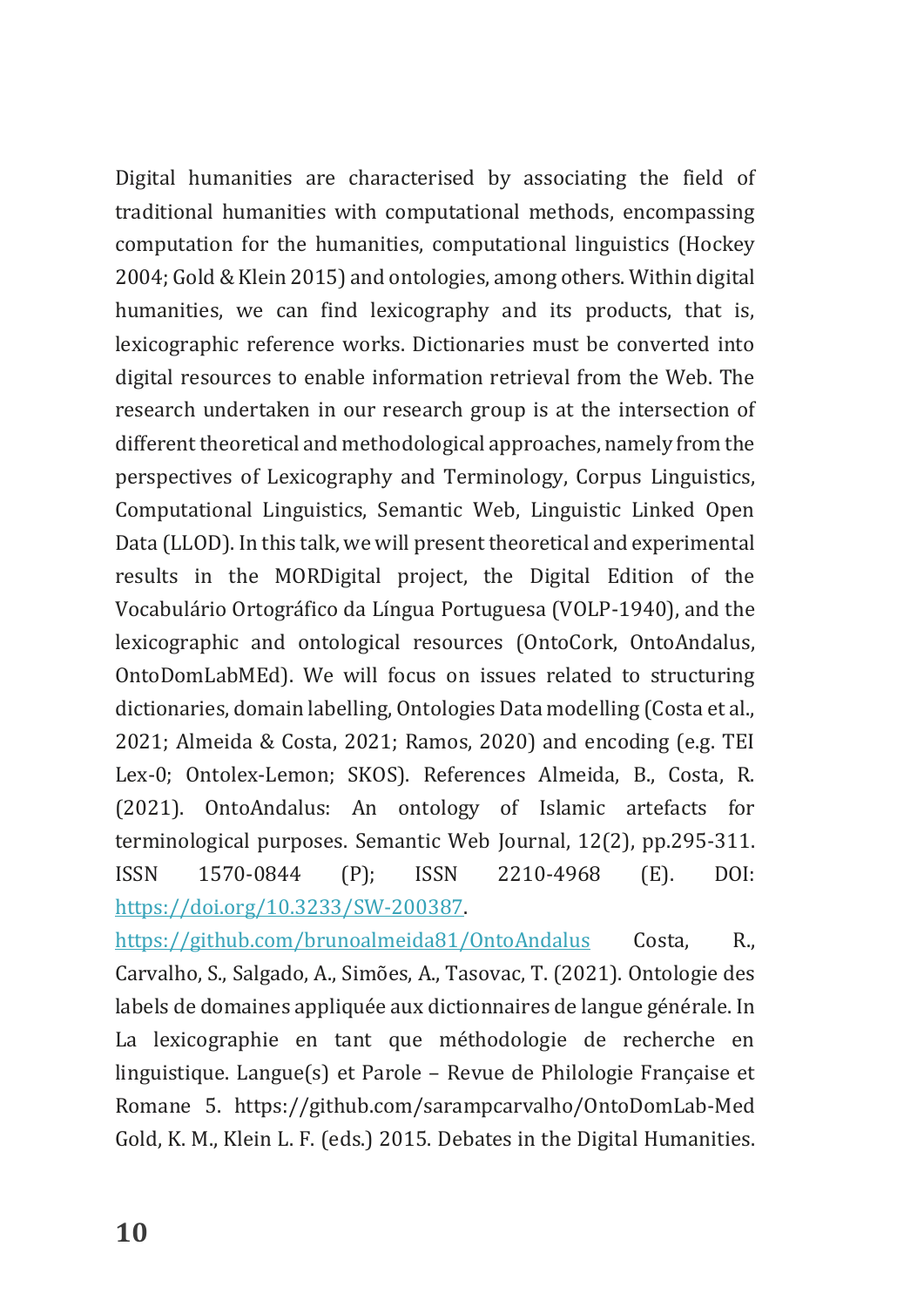Mineápolis: University of Minnesota Press. Hockey, S. (2004). The history of humanities computing. In Schreiban, S., Siemens, R., Unsworth, J. (eds.). A companion to digital humanities. Malden, MA: Blackwell. Ramos, M. (2020). Knowledge Organisation and Terminology: Application to Cork. Linguistics. Universidade Nova de Lisboa; Université Savoie Mont-Blanc. English. ⟨tel03106436⟩. <https://github.com/GuidaRamos/OntoCork>

# *Raquel Amaro NOVA University Lisbon*

# *Corpus Linguistics and data*

Corpus Linguistics exists since the dawn of computers as a subfield dedicated to the analysis and exploitation of large sets of authentic language data. Setting its own methodologies and tools, and giving rise to new theoretical perspectives on language systems, Corpus Linguistics allows us to extract and analyse all kinds of information from large sets of linguistic data – corpora. From carefully selected and well-organized sets of texts, Corpus Linguistics-designed tools enable us to find patterns, relations, developments regarding different times, languages, domains, genres, etc., that are transversally usable in so many different fields – Economics, Psychology, Literature, among others. In this presentation, we will go through the base theoretical grounds of this subfield, present some insights on the criteria and parameters used in corpus constitution, introduce different linguistic units, features and cues to account for different research issues, while showing how methods and tools for corpus constitution and exploitation can easily achieve sound results.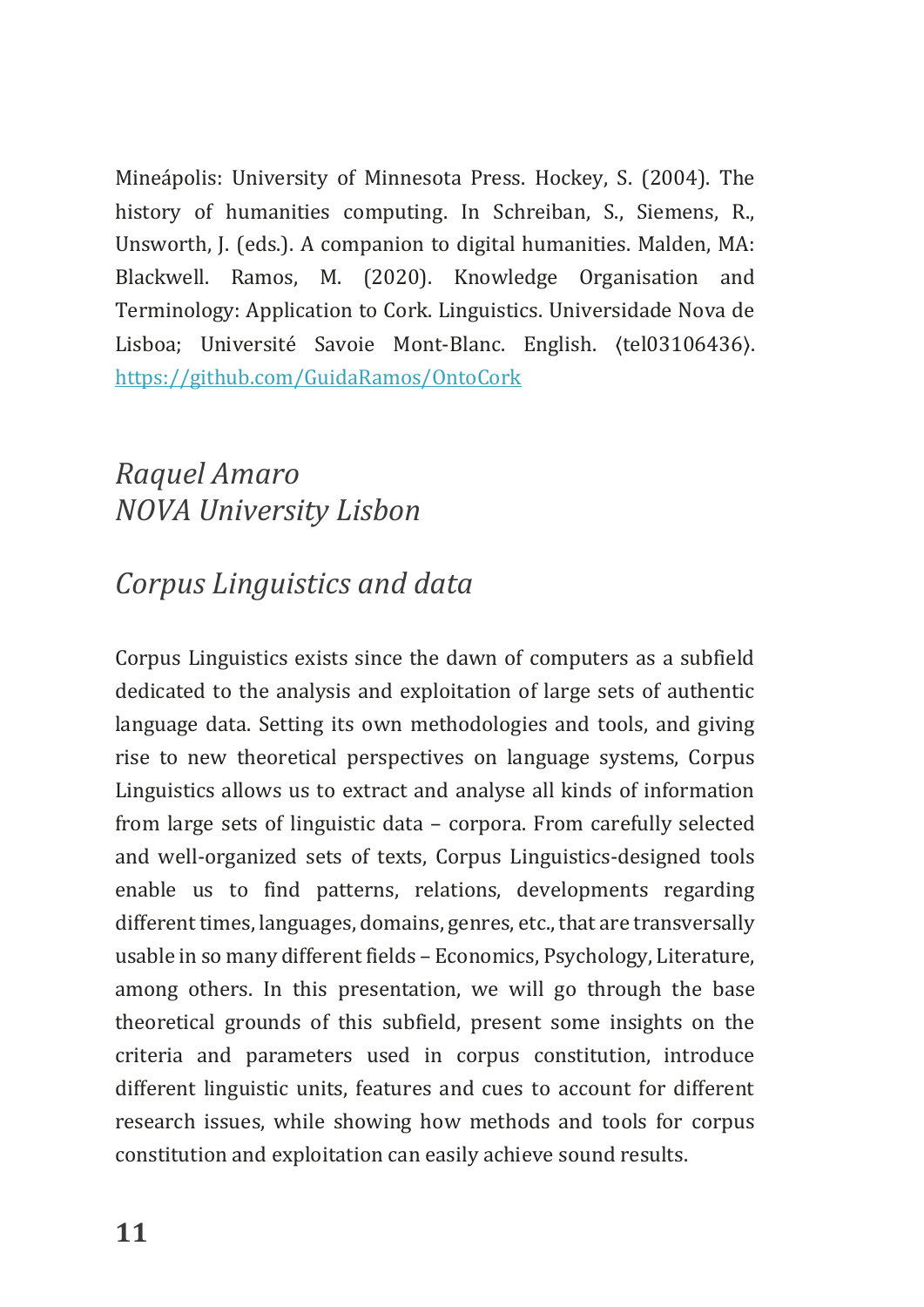### *Chiara Barbero, NOVA University Lisbon & Rita Ochoa, University Beira Interior*

# *Linguistic analysis of the Public Art domain: linking domain-specific and common lexicons*

Digital humanities promote new approaches to data and set off new points of view on humanities or social questions. Dealing with large amounts of data is a hard task, but linguistic parameters are often useful to structure and organize them to enable researchers to (re)interpret research topics/issues through a "macro" overview, that usually escapes the "micro" context, highly specialized, typically considered by experts [1]. In this presentation, we present an example of academic research where linguistic and computational methodologies and tools are used in the field of Public Art to build up a digital resource with applicability in natural language processing tasks, teaching-learning processes, and communication mediation between the public with different degrees of expertise. The Public Art domain is a highly interdisciplinary and cross-audience interaction domain. The linguistic challenge here arises from the need to link the several domain-specific lexicons with the common lexicon in an integrated resource. Results, however, show the pertinence and the applicability of this type of resources, namely as archives of the relevant vocabulary of the domain, tools for training future experts or for interdisciplinary teams [2, 3], or ways to improve and widen the dissemination of specialized content to heterogeneous publics.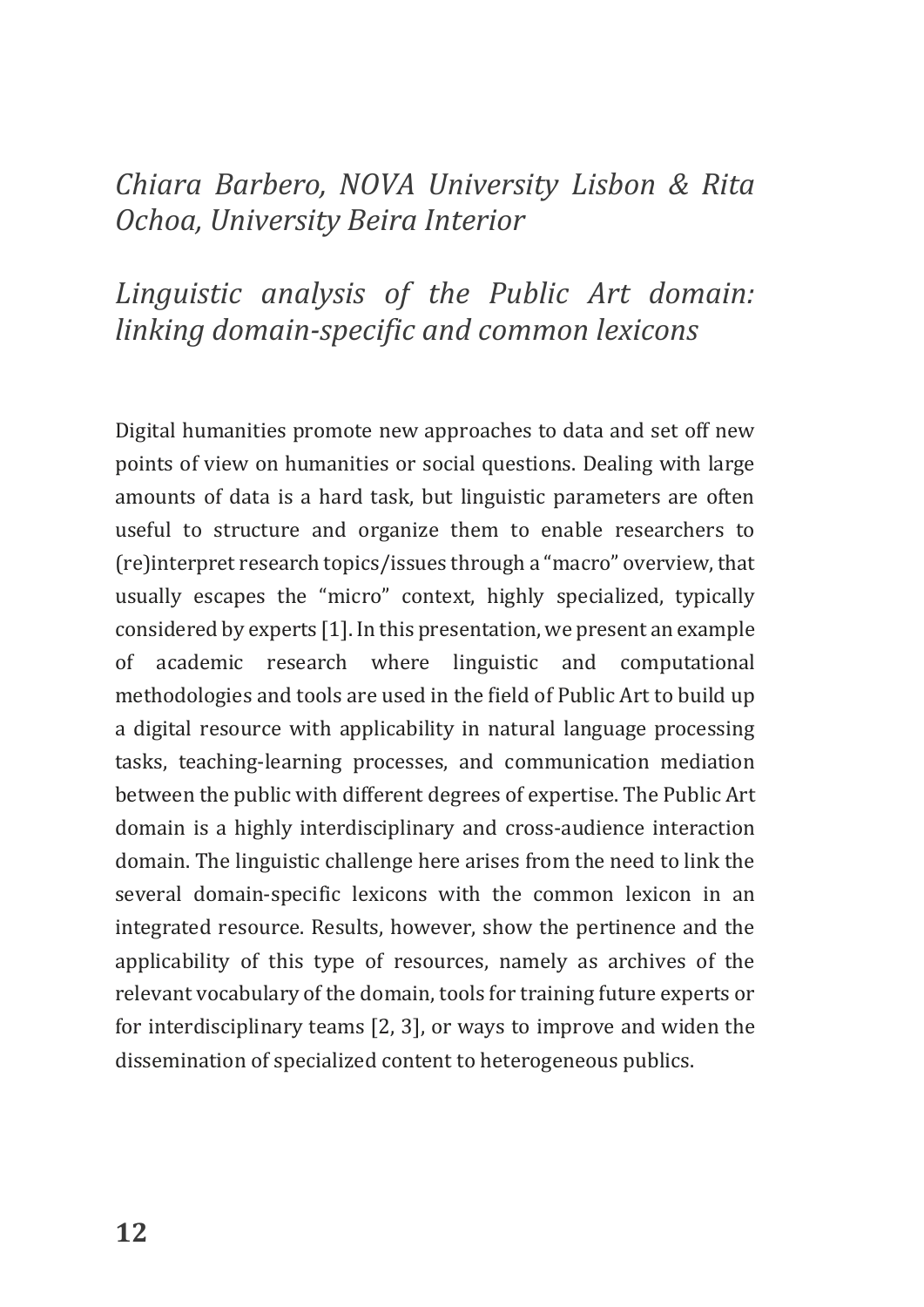[1] Jensen, K. E. (2014). Linguistics in the digital humanities:(computational) corpus linguistics. MedieKultur: Journal of media and communication research, 30(57), 20-p.

[2] Bentivogli, L., Bocco, A., & Pianta E. (2004) "ArchiWordnet: integrating Wordnet with domain-specific knowledge." Proceedings of the 2nd International Global Wordnet Conference. 2004.

[3] Bocco, A., Bodrato, E., & Perin, A. (2009). "ArchiWordnet, a bilingual thesaurus for architecture and building: compilation and application to hybrid archives" Hybrid architectural archives – Proceeding.

# *Glied Viktor PhD University of Pécs*

#### *Global environmental questions, political answers*

The presentation focuses on the complex and interlinked global environmental challenges, highlighting the types and categories of these issues. Moreover, presentation addresses teaching methods as well, primarily how the curriculum on sustainable development was structured, what are those points we needed to emphasis in order to seek and find feasible solutions (ecopolicy). It is also worth mentioning factors that play significant roles in teaching ecological issues and political answers. In addition we need to understand the circumstances that we are not able change, but need to adapt to.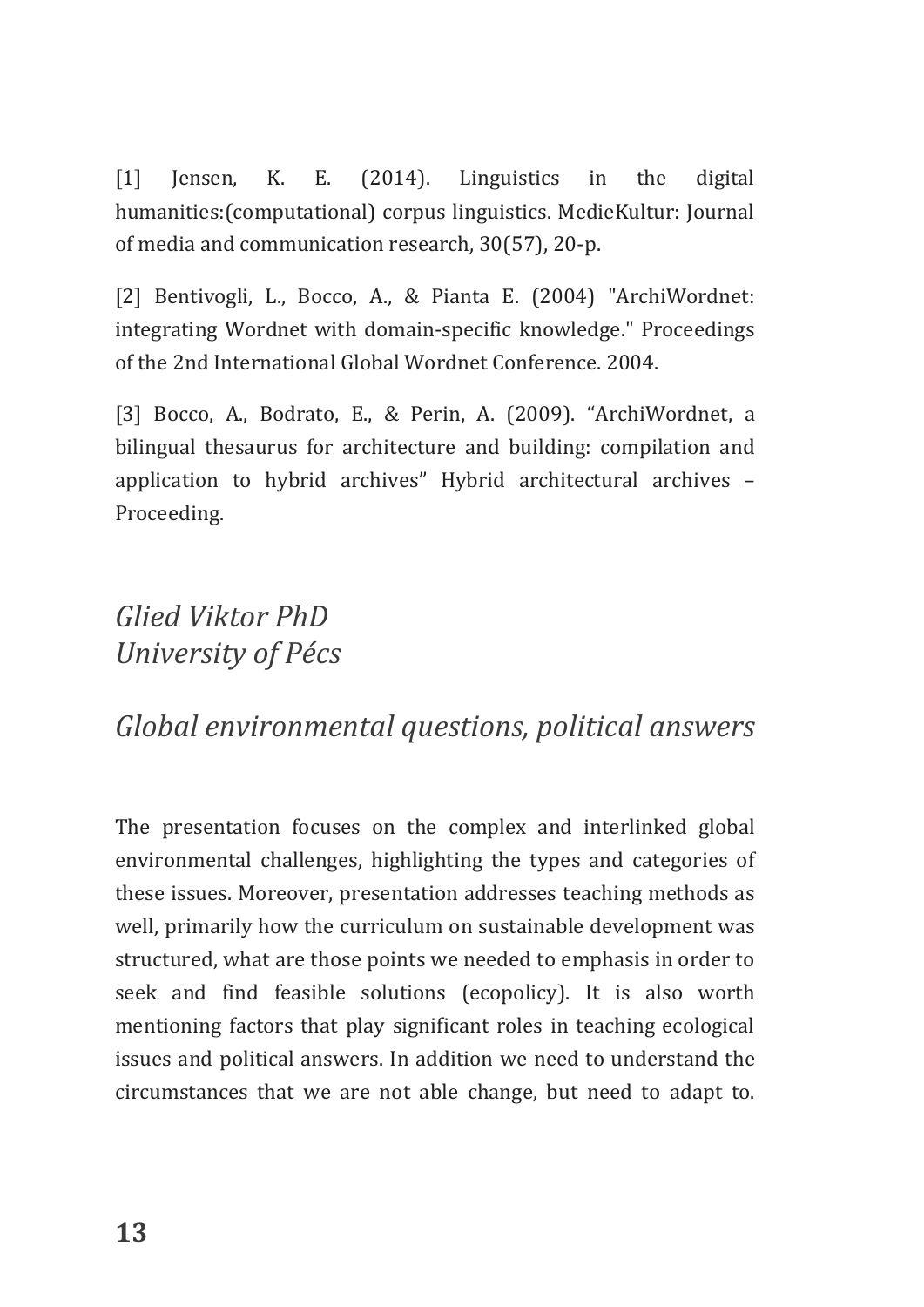Complexity, horizontal approach, more effective responsibility - these concepts drive our thoughts.

*Deák Máté University of Pécs*

# *Security challenges of the Latin American - Hispanic world in the 21th century*

The Hispanic World's countries were avoided by greater wars during the 20th century. Spain and Latin America's countries suffered the consequences of smaller, local wars and territorial conflicts, which often created tense interstate atmosphere and the delineated areas of the geographically disputed affiliation. Hence, in the 21st century, the above mentioned controversial territorial debates of the 19th and 20th centuries continue to determine modern claims of interstate relations. Together they form the problematic legacy of the 21st century. The presentation examines the history and origin of these interstate conflicts, and describe possible solutions with the actions made so far to solve them. It is also the part of the study to show that the already existing problems with their colonial roots are expanded by the race for the resources and the global markets. Resolution of the above-mentioned disputes is unlikely to take place in the near future, despite the measures and efforts already taken.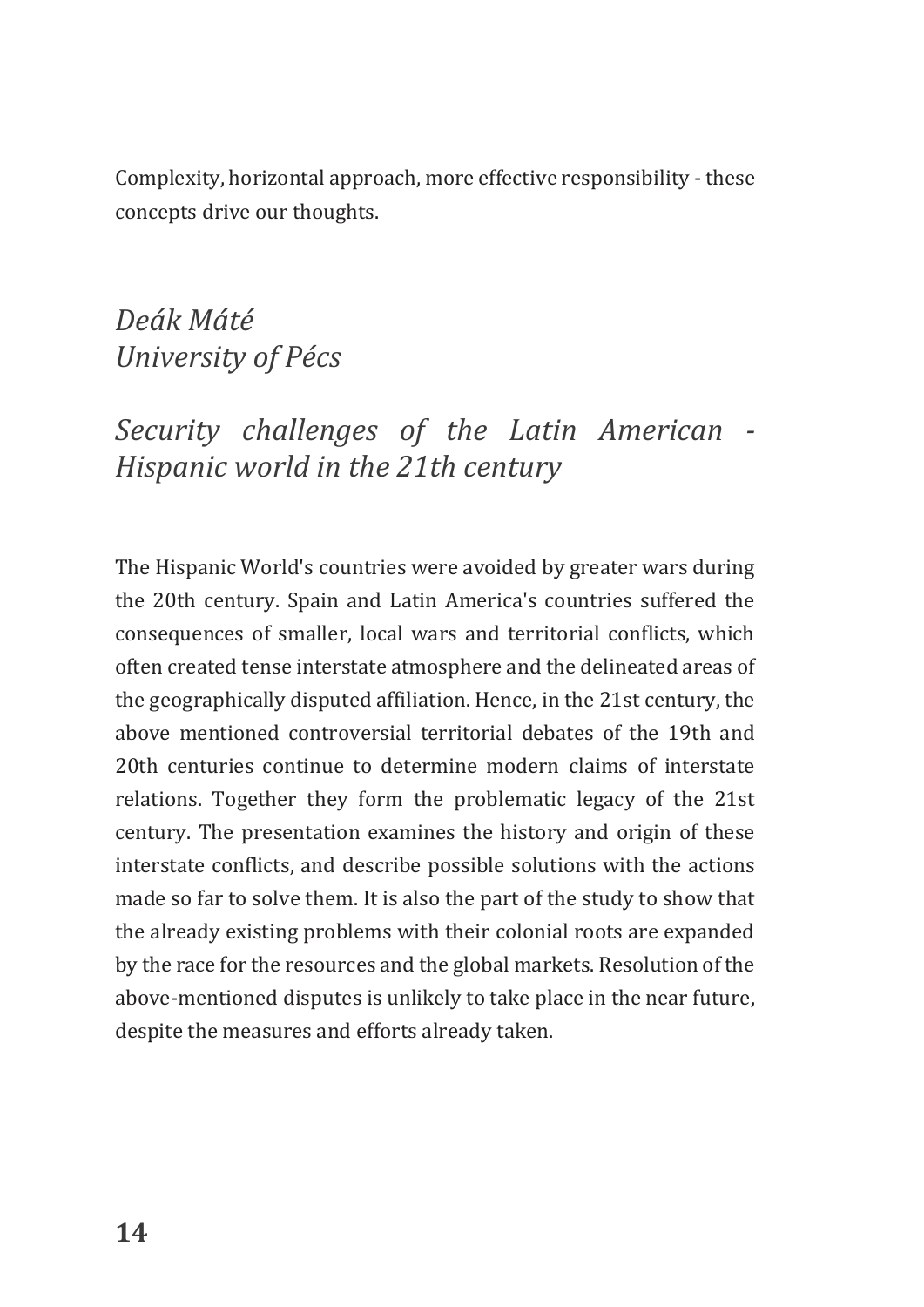### *Vörös Zoltán University of Pécs*

#### *Blended solutions in higher education*

The presentation will describe how the university made the transition to online education at the beginning of the pandemic, the challenges that teachers and students faced, and the solutions that the university came up with to address those challenges. We will also look at the structural responses, preferences, and support provided by the university, which could all play a role in the design of both courses in different ways.

# *Peter Kacziba University of Pécs Security and peace in an uncertain world*

The course is designed primarily for students of international relations and political science and aims to integrate current challenges of security and peace research. The introductory part of the course will focus on security challenges of the 21st century, the characteristics of conflict trends and the difficulties of conflict resolution. The theoretical part of the course will focus on security theories, the nature of conflicts in the 21st century and the strategic dimension of peace perceptions. In addition to global conflict trends and theoretical concepts, the course presents case studies from